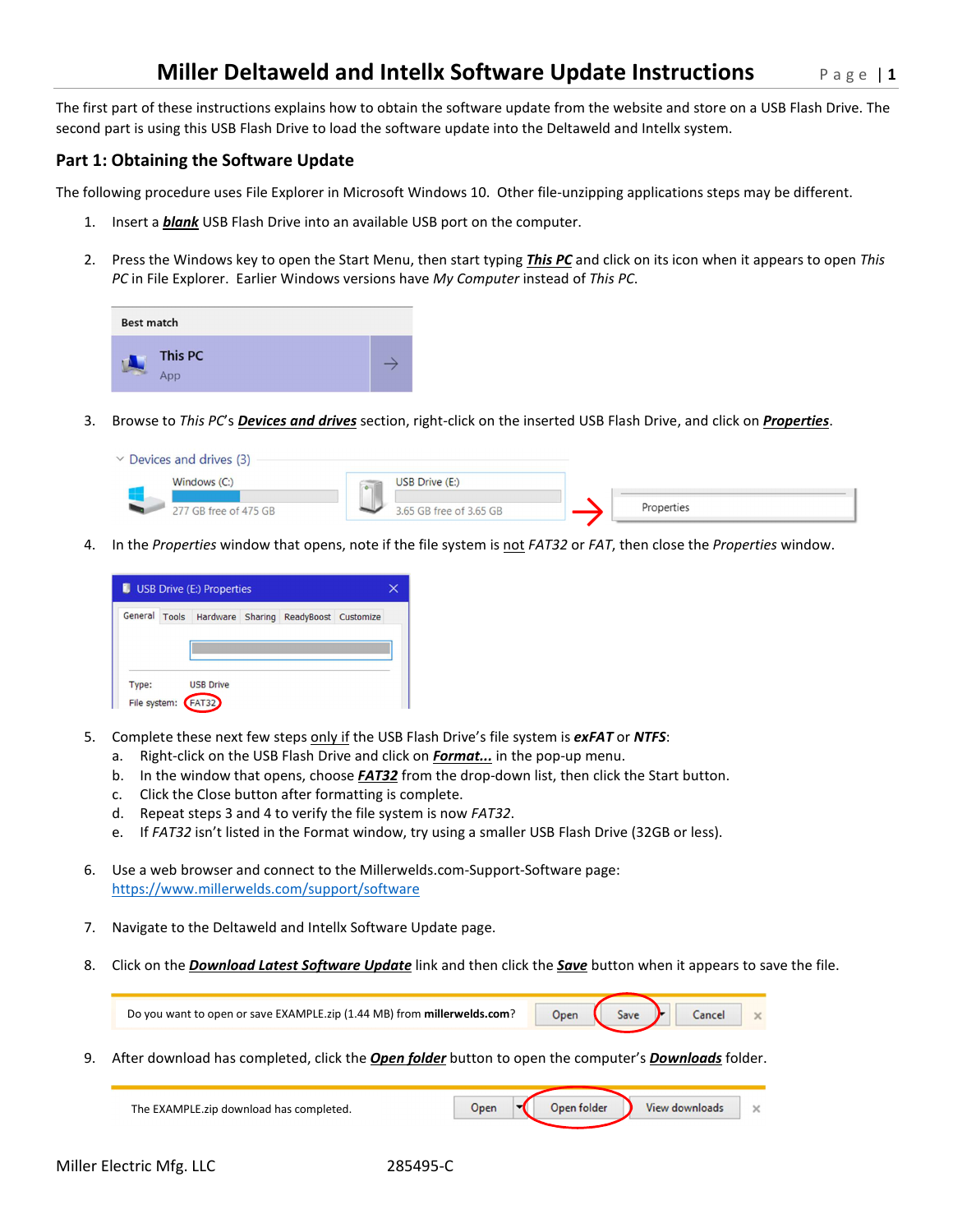- 10. Click on the downloaded *ZIP* file to select it.
- 11. Click the *Extract* tab under *Compressed Folder Tools*.
- 12. Click the *Extract all* button.

| $\blacksquare$<br>downloads<br>Compressed Folder Tools                                                                                                                                                                                                                                                                              |                  | $\Box$ | $\times$  |
|-------------------------------------------------------------------------------------------------------------------------------------------------------------------------------------------------------------------------------------------------------------------------------------------------------------------------------------|------------------|--------|-----------|
| Extract<br>File<br>Share<br>View<br>Home                                                                                                                                                                                                                                                                                            |                  |        | $\land$ 0 |
| Word<br>VaultView Desktop<br>駍<br>Downloads <b>R</b> Documents Music<br>Extract<br>图 Videos<br>Pictures<br>all<br><b>Extract To</b>                                                                                                                                                                                                 |                  |        |           |
| downloads<br>$\circ$<br>$\rightarrow$<br>$\leftarrow$<br>↑<br>$\rightarrow$                                                                                                                                                                                                                                                         | Search downloads |        | ٩         |
| $D_{\text{atym}}$<br>Size<br>Name<br><b>EXAMPLE.ZIP</b><br><b>Line</b><br>Quick access<br>Compressed (zipped) Folder<br>EXAMPLE.ZIP<br>1,483 KB<br>4/9/2019 1:18 PM<br>Compressed (zipped) Folder<br><b>ConeDrive</b><br><b>EXAMINATION</b><br>$\n  This PC\n$<br>Network<br>Date modified:<br>4/9/2019 1:18 PM<br>Size:<br>1.44 MB |                  |        |           |
| 1 item selected 1.44 MB<br>1 item                                                                                                                                                                                                                                                                                                   |                  |        | BEE       |

13. The *Select a Destination and Extract Files* window will open. Click the *Browse* button.



14. The *Select a Destination* window will open. Choose the desired *USB Drive* and click the *Select Folder* button. The drive letter and description may vary.

| Select a destination                                                                                 |                                  |                                              |          |                       |        | $\times$             |
|------------------------------------------------------------------------------------------------------|----------------------------------|----------------------------------------------|----------|-----------------------|--------|----------------------|
| $\leftarrow$<br>$\rightarrow$<br>$\checkmark$<br>$\uparrow$                                          | $\Rightarrow$ USB Drive (D:)     |                                              | $\sim$ 0 | Search USB Drive (D:) |        | ٩                    |
| Organize v<br>New folder                                                                             |                                  |                                              |          |                       | BEE -  | $\bullet$            |
| <b>Quick access</b><br><b>C</b> OneDrive<br>This PC<br><b>SALE</b><br>USB Drive (D:)<br>÷<br>Network | $\wedge$<br>Name                 | Date modified<br>No items match your search. | Type     | Size                  |        |                      |
|                                                                                                      | <b>USB Drive (D:)</b><br>Folder: |                                              |          | <b>Select Folder</b>  | Cancel | $\frac{1}{\sqrt{2}}$ |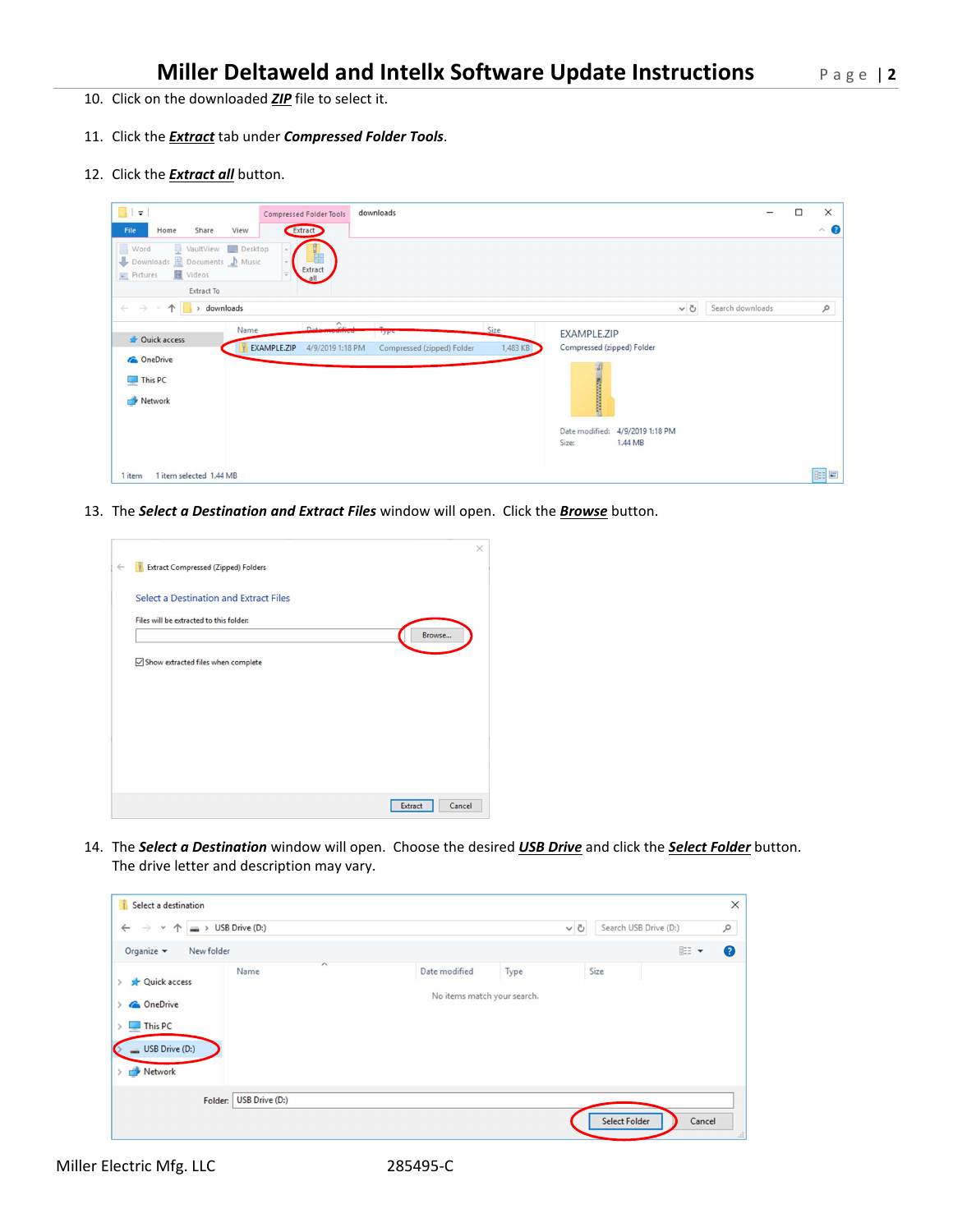15. The *Extract Compressed (Zipped) Folders* window will open. The selected drive will be shown. Click the *Extract* button. The extraction process will begin and take several seconds.

| <b>Extract Compressed (Zipped) Folders</b> |        |
|--------------------------------------------|--------|
| Select a Destination and Extract Files     |        |
| Files will be extracted to this folder:    |        |
| $D:\setminus$                              | Browse |
|                                            |        |
|                                            |        |
|                                            |        |
|                                            |        |
|                                            |        |
|                                            |        |

- 16. The *USB Drive* window will open displaying text files on the USB Flash Drive.
- 17. Double click on *MANIFEST.TXT* to open the file.
- 18. Record the part numbers and revisions. They will be used later to verify the software update process.
- 19. The USB Flash Drive has been successfully loaded with the Deltaweld and Intellx Software Update.
- 20. Close any related windows that remain open.
- 21. Click on the *Safely Remove Hardware and Eject Media* icon near the right corner of the Windows Taskbar.



## 22. Click on *Eject USB DISK*.



23. The computer will display *Safe to Remove Hardware*.



24. Unplug the USB Flash Drive from computer.